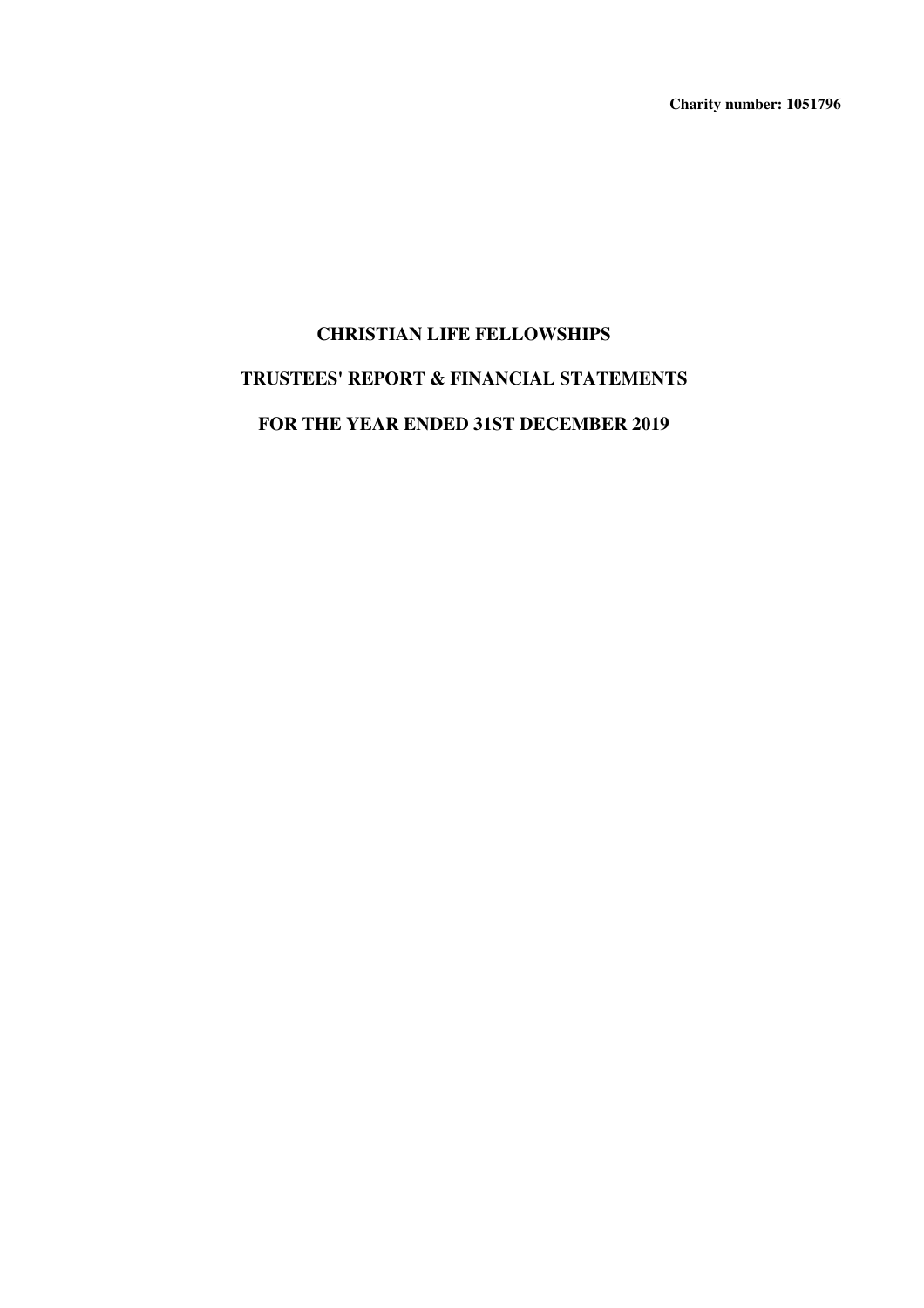# **Contents**

|                                          | Page     |
|------------------------------------------|----------|
| Legal and Administrative Information     | 1        |
| <b>Trustees Report</b>                   | $2 - 5$  |
| Independent Examiner's Report            | 6        |
| <b>Statement of Financial Activities</b> | 7        |
| <b>Balance Sheet</b>                     | 8        |
| Notes to the Financial Statements        | $9 - 13$ |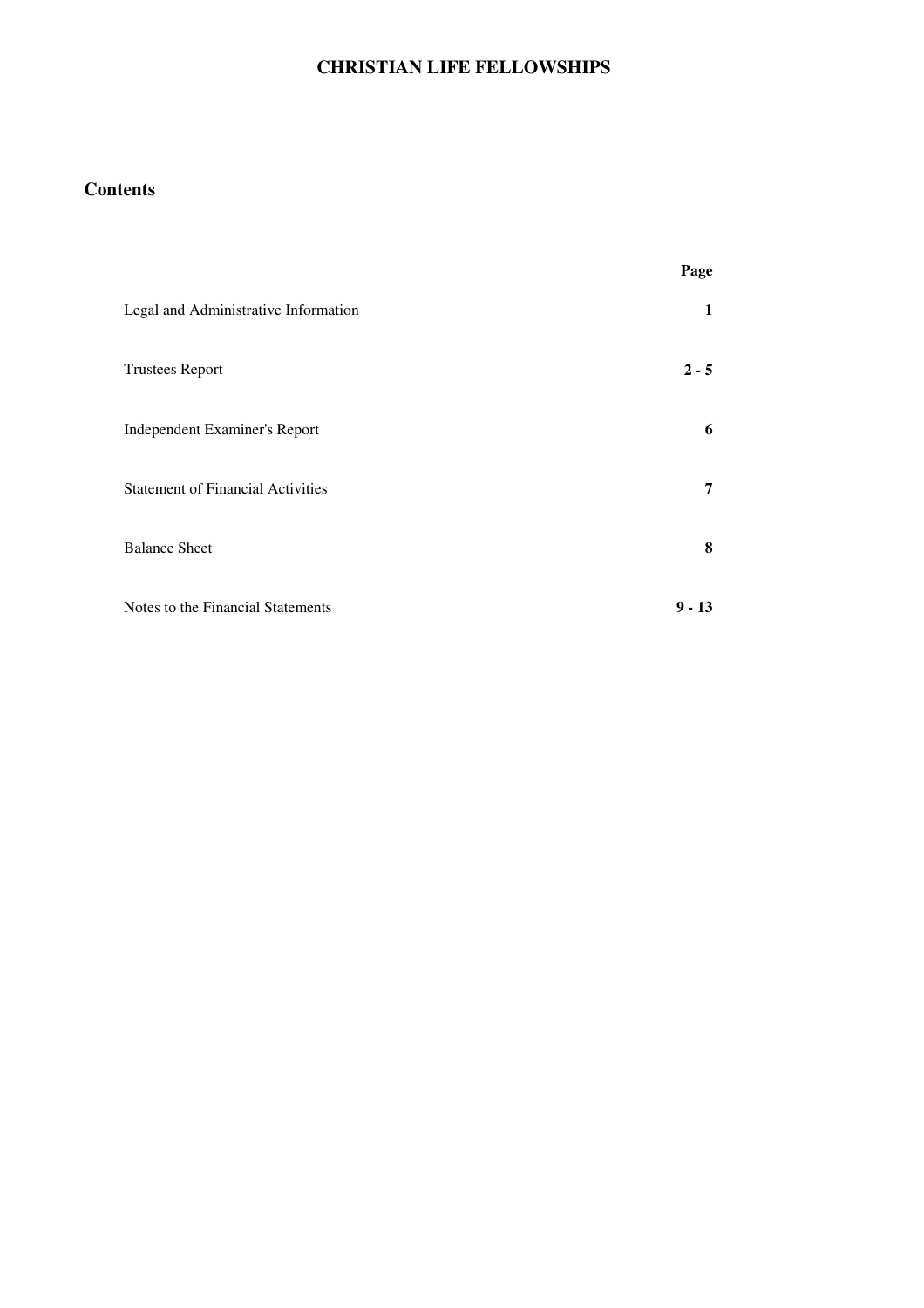# **LEGAL & ADMINISTRATIVE INFORMATION**

| <b>Charity number</b><br><b>Church name</b> | 1051796<br>Poynton Christian Fellowship, Poynton, Cheshire                                                                            |                                                                         |  |  |  |
|---------------------------------------------|---------------------------------------------------------------------------------------------------------------------------------------|-------------------------------------------------------------------------|--|--|--|
| <b>Business Address</b>                     | 307 Park Lane Poynton STOCKPORT Cheshire SK12 1RJ                                                                                     |                                                                         |  |  |  |
| <b>Registered Office</b>                    | The Hockley Centre, 307-309 Park Lane, Poynton, Cheshire, SK12 1RJ                                                                    |                                                                         |  |  |  |
| <b>Trustees</b>                             | Wayne Wilson (Chairman)<br>Simon Frank (Secretary)<br>Richard Sheldon<br>Debbie Longden                                               | Andrew Allan<br>Cia Allan (to 29 04 2019)<br>Nicci Birley               |  |  |  |
| <b>Church Council</b>                       | The Charity Trustees and the Staff Ministers                                                                                          |                                                                         |  |  |  |
| <b>Property Holding Trustees</b>            | Assemblies of God Property Trust                                                                                                      |                                                                         |  |  |  |
| <b>Independent Examiner</b>                 | Ian Afflick FCA<br>336A Wellington Road North<br><b>STOCKPORT</b>                                                                     | <b>Chartered Accountant</b><br><b>Heaton Chapel</b><br>Cheshire SK4 5DA |  |  |  |
| <b>Bankers</b>                              | <b>Barclays Bank</b><br>Stockport                                                                                                     | <b>Hazel Grove</b><br>Cheshire                                          |  |  |  |
|                                             | Kingdom Bank<br>Ruddington Fields Business Park<br>Ruddington                                                                         | Mere Way<br>NOTTINGHAM NG11 6JS                                         |  |  |  |
| <b>Solicitors</b>                           | <b>Stratford Solicitors</b><br>Poynton Chambers<br>Poynton Cheshire<br>And Geldards LLP (formerly Robinsons)<br>3 Mundy<br>Derbyshire | 130 London Road South<br><b>SK12 1LQ</b><br>Heanor<br>DE77EB            |  |  |  |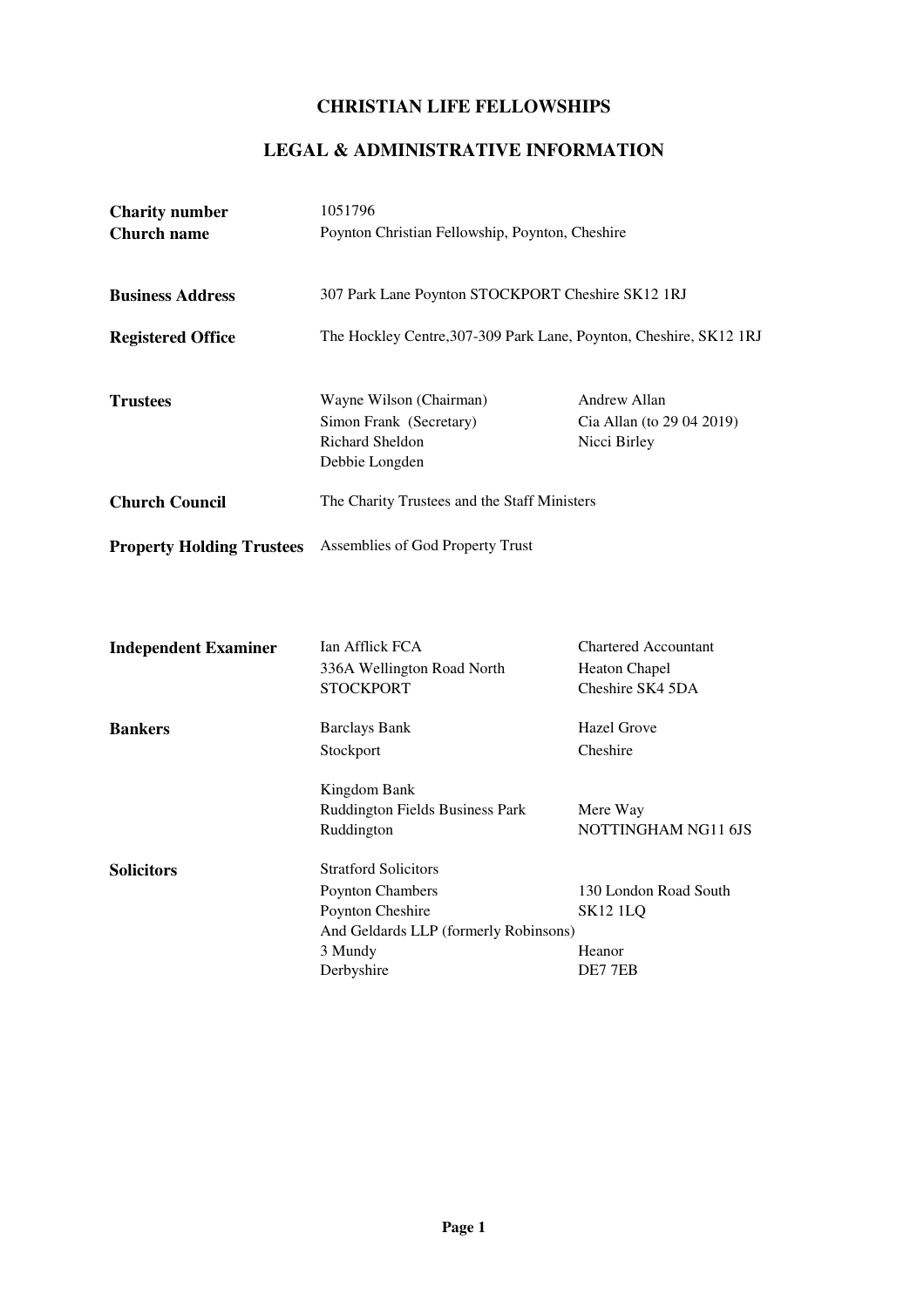# **REPORT OF THE TRUSTEES FOR THE YEAR ENDED 31ST DECEMBER 2019**

The Trustees present their report and the financial statements for the Year ended 31 December 2019. The Trustees who served during the Year and up to the date of this report are set out on page 1.

#### **Structure, Governance and Management**

The Trust is an unincorporated Charitable Trust, set up by a deed dated 20th October 1993. A new constitution was adopted on 12th April 2007

The Church Council is our senior decision-making body. There is also a sub-committee of trustees, appointed by the trustees and under the Chairmanship of Nicci Birley, which meets annually to review remuneration and staff issues. Simon Frank and Andrew Allan currently complete this committee.

An Annual General Meeting of the members of the church is held to receive reports of the Officers and published accounts.

#### **Recruitment and appointment of Trustees**

In line with the Constitution, the existing Trustees are responsible for identifying and recruiting new Trustees. In so doing, consideration is given to respected members who attend regularly, who have the competencies for the role, the ability to contribute to the "team" ethos, and meet other established criteria.

New Trustees serve a probationary year, which allows due consideration of a person's suitability, competence, and specialist knowledge and skills. Existing Trustees will come up for re-election every two years.

#### **Leadership**

Wayne Wilson is our Senior Pastor and leads the church ("PCF Church"), together with his wife Clare. They are supported by Andrew Allan Leoni Gould and our Leadership Team, as well as our Charity Trustees.

#### **Connected Organisations**

Although we are an autonomous church, we belong to the Assemblies Of God denomination and look to such for support, doctrinal oversight, ministerial accreditation and national identity.

We are also members of Churches Together in Poynton, Poynton Action Trust and The Evangelical Alliance.

#### **Risk Management**

The Charity Trustees continue to consider the major risks to which the Charity is exposed, and look to establish procedures to minimise and manage such risks. Some policies have been written, others are in the course of preparation.

#### **Grant Making Policy**

Our aim is to seek to help others with similar aims, who are known to us and who have proved trustworthy in distributing monies where most needed, with minimal deductions for administration.

#### **Objectives and activities**

The objects of the Charity are set out in the 2007 Constitution, which adopted the Model Deed for local Assemblies of God Churches. It states that 'the objects of the Church are for the benefit of the public':

*(a) To advance the Christian faith in accordance with the Statement of Faith in such ways and in such parts of the UK or the world as the Church Council sees fit.*

*(b) To relieve sickness and financial hardship and to promote and preserve good health by the provision of funds, goods or services of any kind through the provision of counselling and support in such parts of the UK or the world as the Church Council from time to time sees fit*

#### *(c) To advance education in such ways and in such parts of the UK or the World as the Church Council from time to time may think fit.*

From this, the purpose of Poynton Christian Fellowship is to provide a Pentecostal expression of the Christian faith, in order to make a difference in our community for good, as our people grow in God and good values, connect with one another and with the community, and show our faith in practical and spiritual ways. We provide a facility where Christians can worship, and a community facility that the people of Hockley, Poynton and the surrounding area can and do enjoy.

Within these purposes, the Trustees are mindful of The Charity Commission's guidance on the advancement of religion for the public benefit (see below).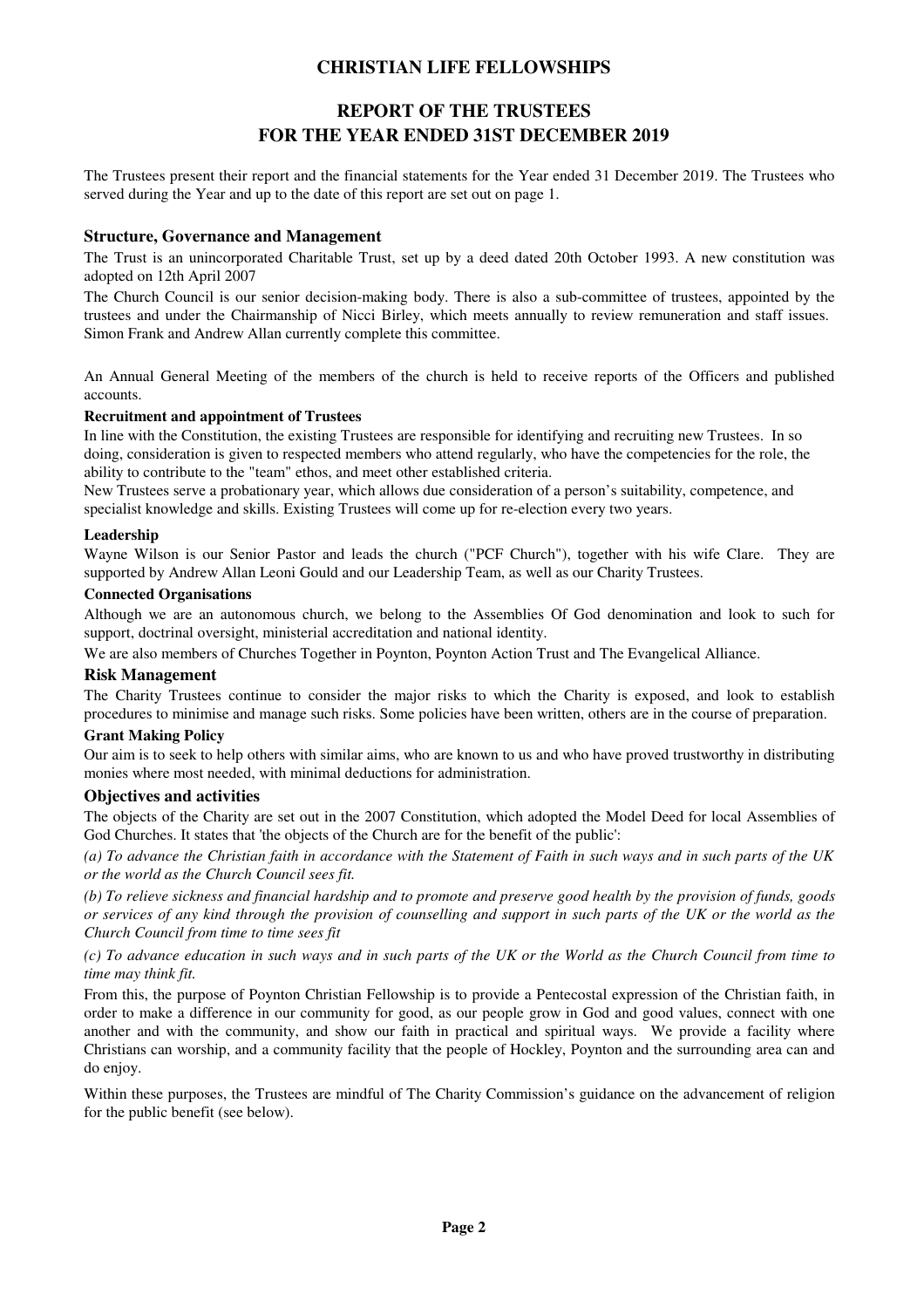# **REPORT OF THE TRUSTEES FOR THE YEAR ENDED 31ST DECEMBER 2019**

#### **Public Benefit**

We carry out a wide range of activities in pursuance of our charitable aims, and the Trustees feel these activities provide benefit both to those who worship with us, and to the wider community.

#### As a church, we offer:

#### *Worship, prayed and bible teaching*

Worship, Prayer, and Bible Teaching were again high values for us in 2019, and a number of preaching series were enjoyed, including Pastor Wayne's illustration that the Bible says Christians are new creations, so "Fred" is dead! Other series focussed on lifestyle and character.

#### *Funeral Services*

We serve our community by providing a full Christian funeral service, either at the church or elsewhere.

#### *Weddings*

We run a 6-session Marriage Preparation Course, which gives a firm foundation for a lifelong relationship for those who are planning marriage.

#### *Pastoral visiting*

This is increasingly important in these days of social isolation, and all our members are encouraged to look out for their neighbours, and seek to home-visit those in need, particularly the sick, house-bound and isolated.

#### *Young people*

We of course provide a range of services and events for all ages. And we provided specific and targeted groups for toddlers, children and teenagers. All of them are under unprecedented pressures in this modern society, and our aim is to teach them sound "life principles" which will stand them in good stead for their futures.

Acorns for the toddlers, Superkids for the children and Core for the teenagers - we prepared similar series so whole families could grow together.

#### *Men & Women*

We also have separate groups for ladies and men, and had fun for all at a variety of activities and events including our Music Night, Valentine's Dinner, Men's Breakfast, Mother's Day High Tea, and several Men's Walks. These events all contributed to a growing sense of unity and purpose.

#### **Our Facilities**

continue to be well used by our local community, and we have had record bookings this year. We have continued to input at the High School, including taking some classes.

#### *Community Service*

PCF people served and connected with their communities using our new Life Group Strategy. PCF people connected in all sorts of ways, cycling groups, art groups and other community projects such as Open Hands Community Transport. We support local community activities, and our Mustard Tree Café provides a welcome venue for parents while children are at weekly dance classes. One of our Ministers also serves on Cheshire East's "Poynton Area Community Partnership" and chairs a couple of local charities. PCF Church also helped our Town Council with the purchase and installation of a

#### **Foodbank**

We are linked (practically and financially) with Stockport Foodbank which has enabled us to continue to help local families in need.

#### **Overseas**

Our overseas focus was Nepal & North India, where we helped with disaster relief, and also helped put a roof on a church and build a second church that can also be used as a community centre for the local people. The situation for many is desperate e.g. some congregations are having to meet outdoors, after homes and their church were damaged in an earthquake. We were also able to help after the earthquake in Albania, the bombings in Sri Lanka and the massacres in Burkina Faso.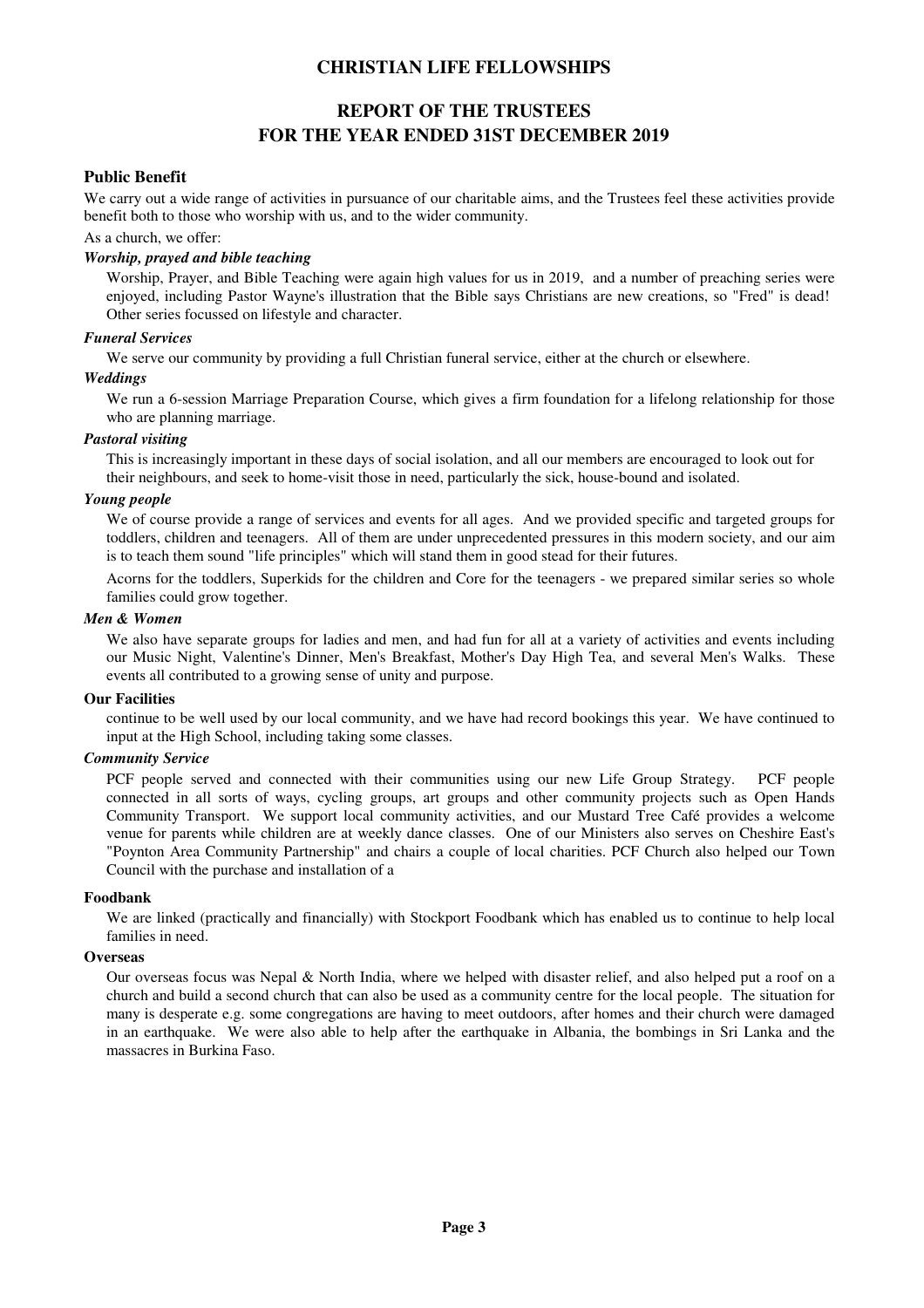# **REPORT OF THE TRUSTEES FOR THE YEAR ENDED 31ST DECEMBER 2019**

#### **Achievements and Performance**

The Trustees are delighted to report another very good year for PCF church.

Pastors Wayne & Clare Wilson have taken us forward with great energy and application as they explained and expanded the vision of the church. Early in the year, Youth Pastor Ben Darkin left us and moved south for family reasons, but we were very pleased to take on Leoni Gould in a Leadership Support role, focusing on worship and the youth. And although gradually reducing his hours, Pastor Andrew Allan remains part of the team to support Wayne & Clare.

During the year, we continued to encourage the growth of prayer across our church. Our main prayer focus was 7 days of Prayer & Fasting in January, coupled with the launch of a Prayer App - Echo prayer - that is appreciated by church people and families. We also participated in Thy Kingdom Come, a global prayer initiative across 172 nations for 11 days running up to Pentecost.

Further afield, our policy is to partner with other organisations where we can really make a difference. For example, last Christmas we were pleased to help Urban Outreach, a charity providing Christmas Dinner and food hampers to the poor in the Bolton Area.

As the complexities and paperwork involved in the governance and running of an efficient church and local charity continue to increase, and with Andrew Allan further reducing his hours, the Trustees are aware that staffing needs will change and increase as we grow and extend our influence.

Although Leoni Gould and Andrew Allan continued to support Wayne & Clare, Wayne & Clare were very grateful therefore when Gordon Deans and Steve Haslam agreed in the year to be part of the Church Leadership Team. Chris Norbury and Vanessa Standing continued with their passion and commitment in their supportive roles. The leadership are very grateful for the support given by so many PCF People who give selflessly - too many to mention them all, but our thanks go to the staff, all the volunteers, all the teams, and everyone involved.

With no damp proof course in some parts of our building, and much of it over 170 years old, PCF church has to work hard at maintenance. Much routine maintenance was carried out over the year, including then replacing of the damaged Crèche roof. A longstanding project to roof over the Fire Escape was competed, and the main hall floor upstairs was strengthened and re-varnished.

Building security was enhanced with new CCTV, and in the Autumn we were able to bring our offices together upstairs. This project will be completed early 2020.

 We were able to completely modernise our Café area in Hockley Centre shortly before Christmas - with new flooring, new lighting & decor, a new kitchen area and new tables & chairs.

Early in 2020, contractors are booked to carry out some much-needed specialist damp treatment at the front of the building. And when this is done, further refurbishment is planned.

Within the Trustees, we continued to make good progress on our Policies & Practice, reflecting Employment Law, GDPR and Governance, all of which will help us going forward. We developed our reserves strategy, recognising the need to make provision for new premises. Cia Allan stood down at the 2019 AGM. We are very grateful for her 10 years' service as a Charity Trustee.

We have again invested in our people, with regular briefing/resource meetings for different departments, as well as training courses on Safeguarding, First Aid, Media and also a training weekend with John Andrews for Connect Group Leaders. Partners have also been sent on external courses like iKids (for Children's Church), Youth Leaders, Elim Worship Team Conference, LEAD (for leaders) and other conferences and courses including Limitless (for Youth). More courses are planned for 2020.

As described below, our ministries for toddlers, children and youth continued to provide quality input and leadership. We also continued to serve our communities in many ways. And our building is also well used by the community - we had a record year for bookings.

On the financial side, our income has been steady, as was attendance at our services - over 125 adults excluding youth and children in regular weekly attendance, and of various nationalities. In addition to our regular services, we ran a number of social events, held an outreach dinner, marriage preparation class, plus various ladies' and men's events.

So, 2019 was a very busy and fruitful year, and we look forward to 2020.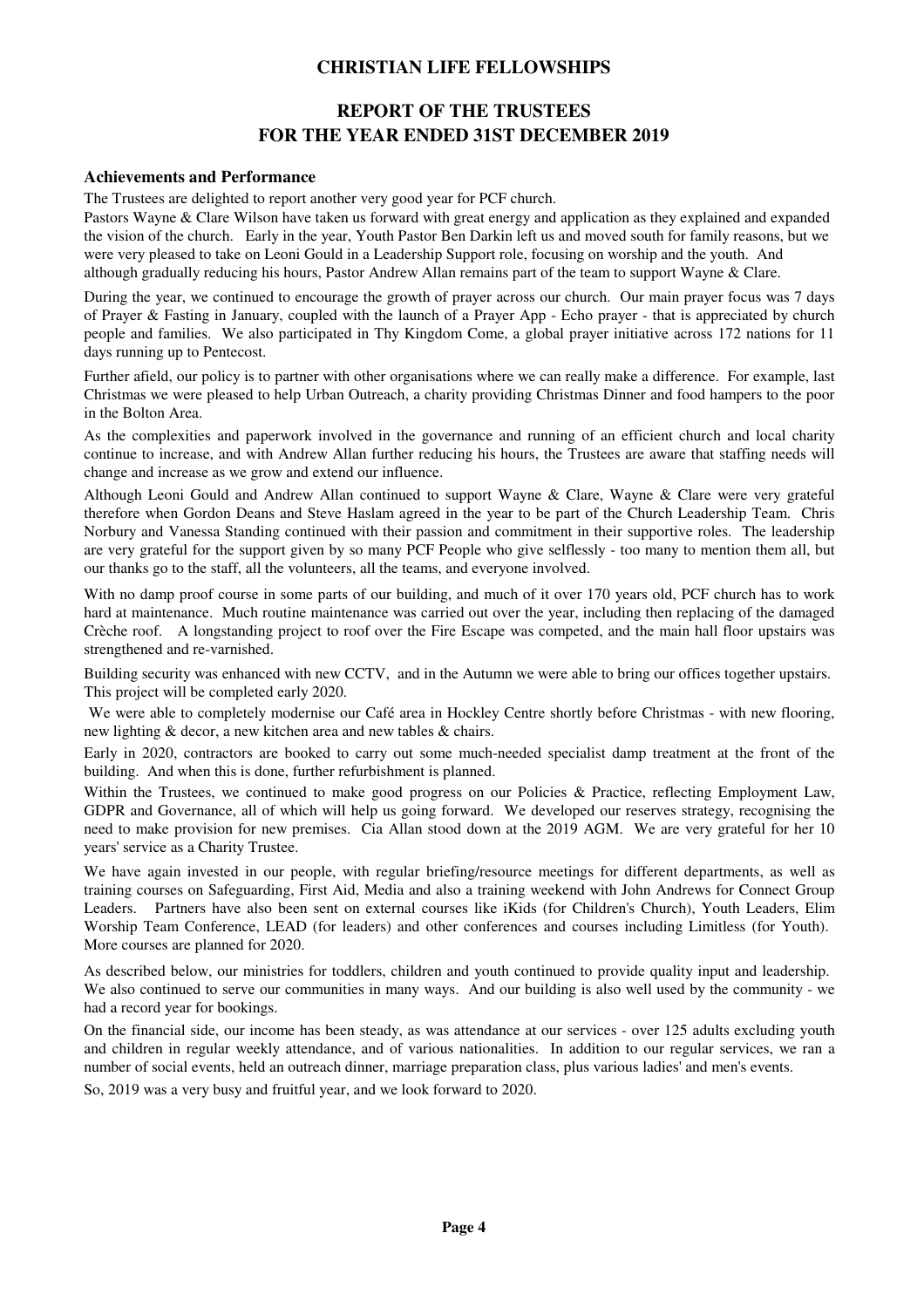# **REPORT OF THE TRUSTEES FOR THE YEAR ENDED 31ST DECEMBER 2019**

#### **Financial Results**

#### **Funding sources & donations**

The vast bulk of our income continues to be the "giving" by our members for which we are grateful. We also have some hire income from the Hockley Centre, and the rental income form the flats at 311 Park Lane.

#### **Reserves Policy**

As stated in our Accounts, any surplus we make goes to help us to build and maintain a sensible level of reserves, as per the Charity Commission guidelines for the "prudent charity". Thereafter funds are being held for planned expenditure, and ongoing essential maintenance,with any balance being held towards a new building which we know we will need at some point.

#### **Finances**

Our current building has served us well, but the main part is now over 170 years old, so we seek a balance between keeping our premises in good order while looking also to the future. During the year, we spread our reserves to other banks, due to Barclays poor rates and increased charges. This enabled us to obtain better interest rates, and have regard to the ICS

#### **Investments**

During the year, we developed a four-part investment strategy:

- 1. Immediate Access funds in the current accounts. (The "Projects" Account is being run down)
- 2. Short Term funds -with Redwood Bank in a 35 Day access account (for projects etc)
- 3. Medium Term funds with Kingdom Bank Church Reserve account 90-day access
- 4. Longer Term funds with Hampshire Trust Bank 1-year Bond. This account is our Building Fund.

We have continued to work hard to control our expenditure across most categories, and this together with a steady income has enabled us to have a surplus this year. This was a great achievement.

#### **Future Plans**

The Charity seeks to continue to develop our work in the life of our church and the wider community, and to that end we are looking at the structures and staffing needed to achieve this. We will be looking at staffing in 2020. We also aim to continue our charitable giving, an important part of our Charitable Purposes. And in 2020 we aim to run our accounts on QuickBooks alongside our current package, with aim of migrating to the latter during the year. The Trustees are very grateful to the Treasury Team for this, and all they do, in particular Pauline Hague, Mike Hughes and Andrew Allan.

We also need to spend money on our building as explained earlier, but we are looking to move to bigger premises as soon as the opportunity presents itself, in God's good timing.

#### **Statement of Trustees' Responsibilities**

The Trustees are responsible for preparing the annual report and the financial statements in accordance with applicable law and United Kingdom Generally Accepted Accounting Practice.

Law applicable to charities in England and Wales requires the Trustees to prepare Financial Statements for each Financial Year which give a true and fair view of Charity's Financial Activities during the Year and of its financial position at the end of the Year. In preparing Financial Statements giving a true and fair view, the Trustees are required to:

- select suitable accounting policies and then apply them consistently;
- make judgements and estimates that are reasonable and prudent; and
- prepare the financial statements on the going concern basis unless it is inappropriate to presume that the charity will continue in operation.

The Trustees are responsible for keeping proper accounting records which disclose with reasonable accuracy at any time the financial position of the charity and which enable them to ensure that the Financial Statements comply with the Companies Acts. They are also responsible for safeguarding the assets of the Charity and hence for taking reasonable steps for the prevention and detection of fraud and other irregularities.

By order of the Board 17th June 2020

<sup>....................................</sup> S Frank (Secretary)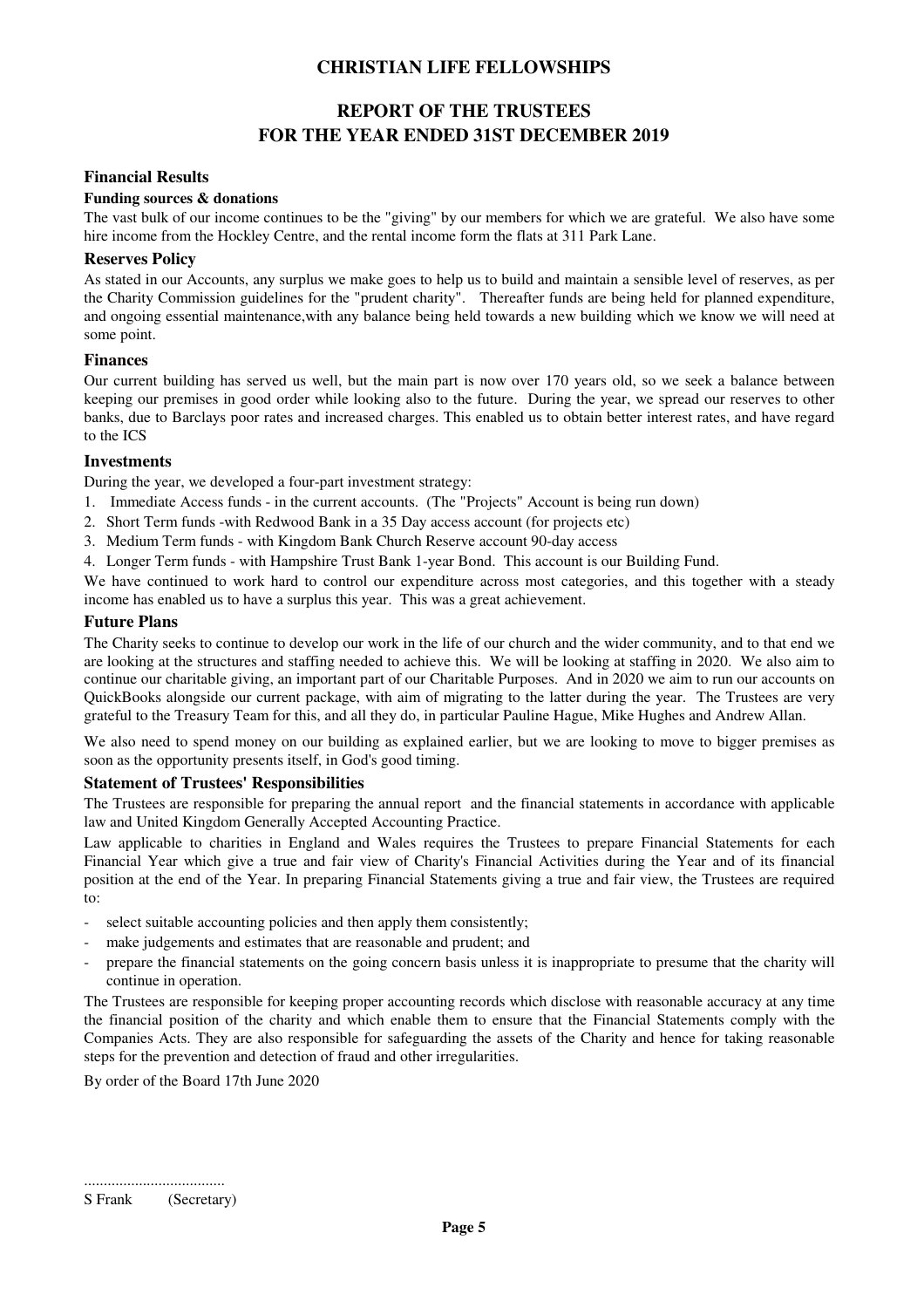### **INDEPENDENT EXAMINER'S REPORT TO THE TRUSTEES ON THE UNAUDITED FINANCIAL STATEMENTS OF CHRISTIAN LIFE FELLOWSHIPS**

I report to the Trustees on my examination of the accounts of CHRISTIAN LIFE FELLOWSHIPS for the Year ended 31 December 2019 which are set out on pages 2- 16.

#### **Responsibilities and basis of report**

As the Charity's Trustees you are responsible for the preparation of the accounts in accordance with the requirements of the Charities Act 2011 ('the Act').

 I report in respect of my examination of thaw Trust's accounts carried out under section 145 of the 2011 Act and in carrying out my examination, I have followed all the applicable Directions given by the Charity Commissioners under section 145(5)(b) of the 2011 Act.

#### **Independent Examiner's Statement**

I have completed my examination; I confirm that no material matters have come to my attention in connection with the examination giving me cause to believe that in any material respect:

- (i) accounting records were not kept in respect of the Trusts as required by section 130 of the Act, or
- (ii) the accounts do not accord with those records; or
- (iii)the accounts do not comply with the applicable requirements concerning the form and content of the accounts set out in the Charities (Accounts and Reports) Regulations 2008 other than any requirement that the accounts give a 'true and fair view', which is not a matter considered as part of an independent examination.

I have no concerns and have come across no other matters in connection with the examination to which attention should be drawn in tis report in order to enable a proper understanding of the accounts to be reached.

**Ian Afflick FCA Independent Examiner** 336A Wellington Road North Heaton Chapel **STOCKPORT** Cheshire SK4 5DA 10th July 2020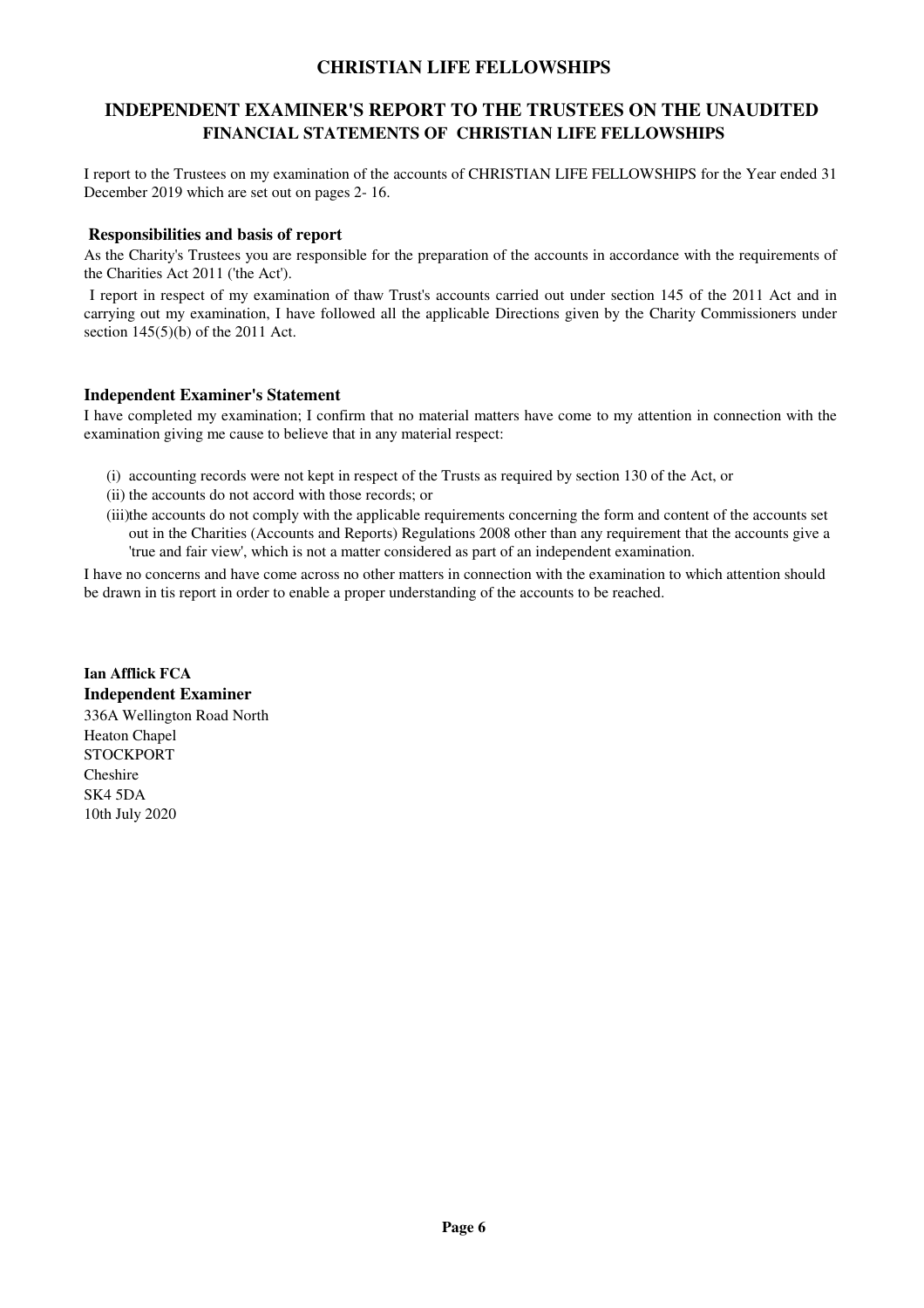# **STATEMENT OF FINANICAL ACTIVITIES**

### **FOR THE YEAR ENDED 31ST DECEMBER 2019**

|                                               |                | <b>Unrestricted</b> | <b>Restricted</b> | 2019         | 2018         |
|-----------------------------------------------|----------------|---------------------|-------------------|--------------|--------------|
|                                               |                | <b>Funds</b>        | <b>Funds</b>      | <b>Total</b> | <b>Total</b> |
| <b>Incoming Resources</b>                     | <b>Notes</b>   | £                   | £                 | £            | £            |
| Incoming resources from generating funds:     |                |                     |                   |              |              |
| Voluntary Income                              | $\overline{2}$ | 283,780             | 10,932            | 294,712      | 260,211      |
| <b>Investment Income</b>                      | 3              | 37,967              |                   | 37,967       | 38,825       |
| Incoming Resources from Charitable Activities | 4              | 4,948               |                   | 4,948        | 6,314        |
| Other Incoming Resources                      | 5              | 3,179               |                   | 3,179        | 3,168        |
| <b>Total Incoming Resources</b>               |                | 329,874             | 10,932            | 340,806      | 308,518      |
| <b>Resources Expended</b>                     |                |                     |                   |              |              |
| <b>Costs of Generating Funds:</b>             |                |                     |                   |              |              |
| Fundraising Trading:                          |                |                     |                   |              |              |
| Cost of goods sold and other costs            | 6              | 8,962               |                   | 8,962        | 11,190       |
| <b>Investment Management costs</b>            |                | 4,590               |                   | 4,590        | 2,868        |
| Charitable Activities                         |                | 246,299             | 10,932            | 257,231      | 253,649      |
| <b>Office Expenses</b>                        |                | 6,169               |                   | 6,169        | 4,608        |
| Governance costs                              |                | 2,088               |                   | 2,088        | 1,261        |
| <b>Total Resources Expended</b>               |                | 268,108             | 10,932            | 279,040      | 273,576      |
| <b>Net Incoming Resources before</b>          |                |                     |                   |              |              |
| <b>Other Recognised Gains and Losses</b>      |                | 61,766              |                   | 61,766       | 34,942       |
| <b>Other Recognised Gains and Losses</b>      |                |                     |                   |              |              |
| Profit on Revaluations of Fixed               |                |                     |                   |              |              |
| Assets for the Charity's own use              | 8              | 145,695             |                   | 145,695      |              |
| Other (Losses) /Gains                         |                | (5,228)             |                   | (5,228)      |              |
| <b>Net Movement in Funds</b>                  |                | 202,233             | $\overline{a}$    | 202,233      | 34,942       |
| <b>Total Funds Brought Forward</b>            |                | 1,080,965           | 40                | 1,081,005    | 1,045,361    |
| Prior Year adjustment                         |                |                     |                   |              | 702          |
| Restated total funds brought forward          |                | 1,080,965           | 40                | 1,081,005    | 1,046,063    |
| <b>Total Funds Carried Forward</b>            |                | 1,283,198           | 40                | 1,283,238    | 1,081,005    |
|                                               |                |                     |                   |              |              |

The Statement of Financial Activities includes all gains and losses in the Year and therefore a separate statement of total recognised gains and losses has not been prepared.

All of the above amounts relate to continuing activities.

#### **The Notes on pages 9 to 13 form an integral part of these Financial Statements.**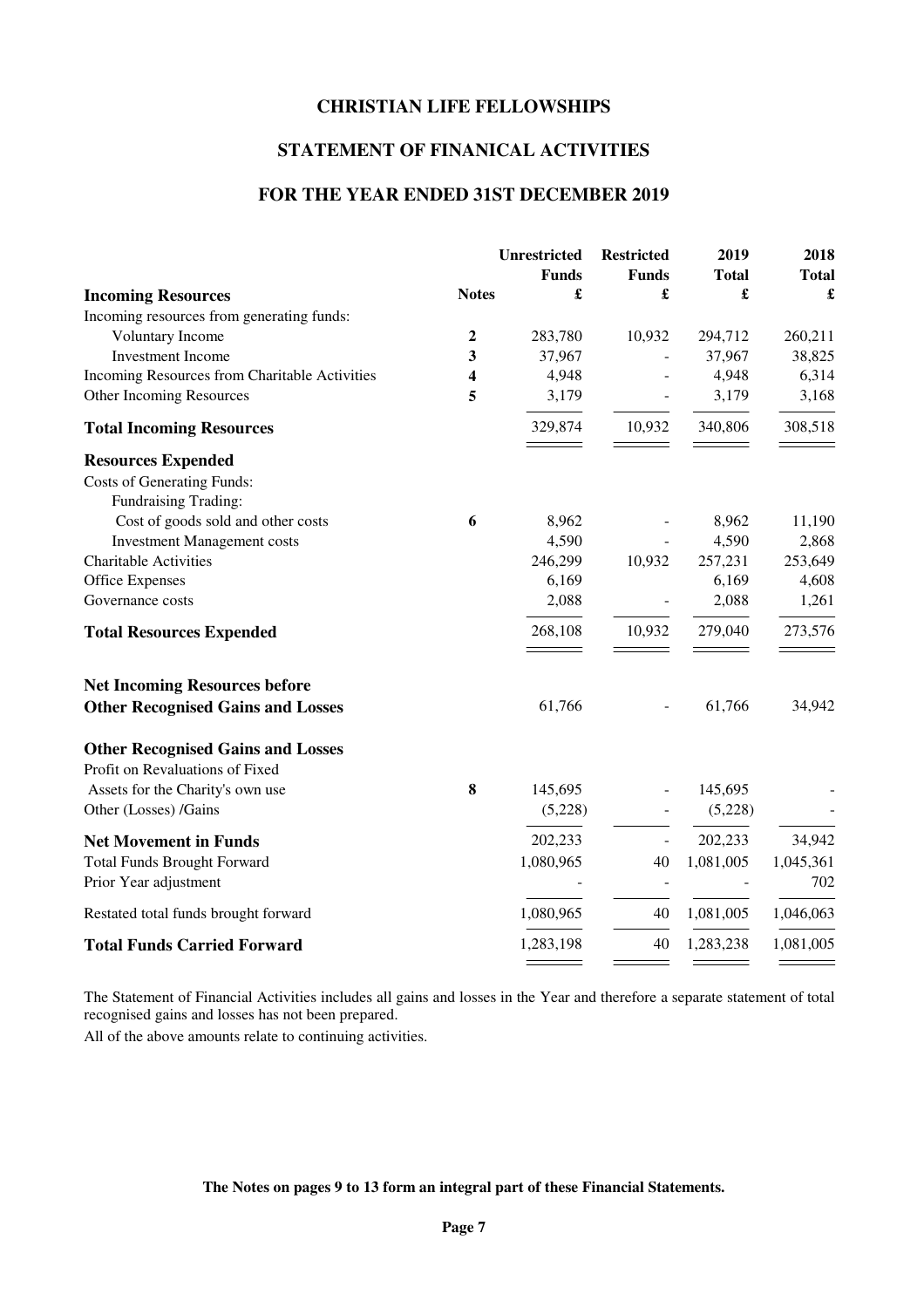# **BALANCE SHEET AS AT 31ST DECEMBER 2019**

|                                   |              | 31 12 2019           |                      | 31 12 2018           |           |
|-----------------------------------|--------------|----------------------|----------------------|----------------------|-----------|
|                                   | <b>Notes</b> | £                    | $\pmb{\mathfrak{L}}$ | $\pmb{\mathfrak{L}}$ | £         |
| <b>Fixed Assets</b>               |              |                      |                      |                      |           |
| <b>Tangible Assets</b>            | 8            |                      | 719,892              |                      | 626,622   |
| Investments                       | 9            |                      | 281,538              |                      | 232,947   |
|                                   |              |                      | 1,001,430            |                      | 859,569   |
| <b>Current Assets</b>             |              |                      |                      |                      |           |
| Debtors                           | 10           | 2,967                |                      | 2,281                |           |
| Cash at bank and in hand          |              | 281,914              |                      | 221,300              |           |
|                                   |              | 284,881              |                      | 223,581              |           |
| <b>Creditors: amounts falling</b> |              |                      |                      |                      |           |
| due within one year               | 11           | (3,073)              |                      | (2,145)              |           |
| <b>Net Current Assets</b>         |              |                      | 281,808              |                      | 221,436   |
| <b>Net Assets</b>                 |              | $\pmb{\mathfrak{L}}$ | 1,283,238            | £                    | 1,081,005 |
| <b>Funds</b>                      | 12           |                      |                      |                      |           |
| <b>Restricted Income Funds</b>    |              |                      | 40                   |                      | 40        |
| <b>Unrestricted Income Funds:</b> |              |                      |                      |                      |           |
| General Fund                      |              | 1,147,934            |                      | 1,126,339            |           |
| <b>Revaluation Reserve</b>        |              | 135,264              |                      | (45, 374)            |           |
| Unrestricted income funds         |              |                      | 1,283,198            |                      | 1,080,965 |
| <b>Total Funds</b>                |              | $\pmb{\mathfrak{L}}$ | 1,283,238            | £                    | 1,081,005 |
|                                   |              |                      |                      |                      |           |

Approved by Trustees on 17th June 2020

........................................................

W Wilson Chairman of Trustees

**The Notes on pages 9 to 13 form an integral part of these Financial Statements.**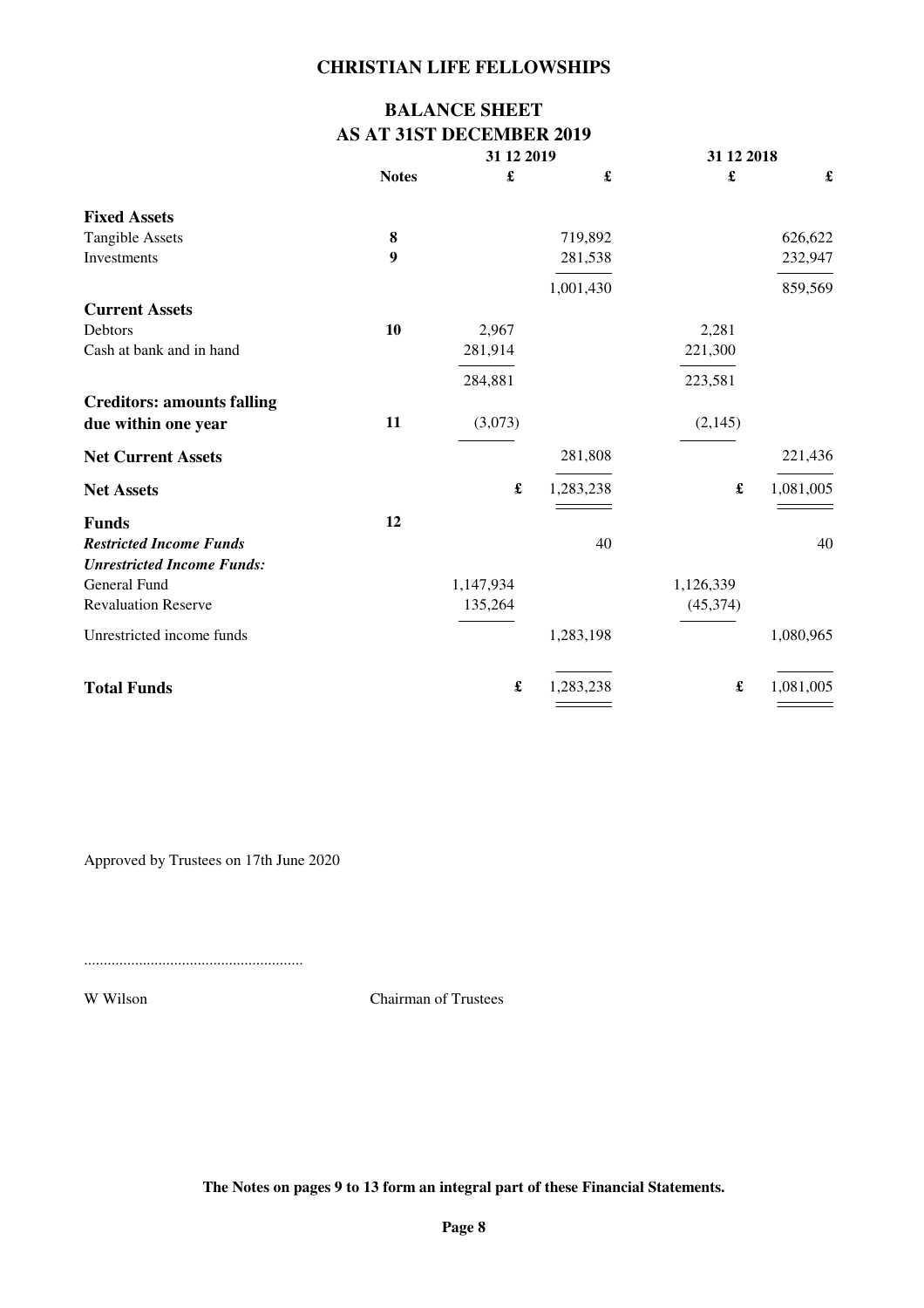# **NOTES TO FINANCIAL STATEMENTS FOR THE YEAR ENDED 31ST DECEMBER 2019**

#### **1. Accounting Policies**

The principal accounting policies are summarised below. The accounting policies have been applied consistently throughout the Year and the preceding year.

#### **1.1. Basis of Accounting**

The Financial Statements are prepared under the historical cost convention and in accordance with the Statement of Recommended Practice 'Accounting and Reporting by Charities: Statement of Recommended Practice' issued in March 2005 (SORP 2005) and the Charities Act 1993.

#### **1.2. Incoming Resources**

All Incoming Resources are included in the Statement of Financial Activities when the Charity is entitled to the income and the amount can be quantified with reasonable accuracy. The following specific policies are applied to particular categories of income:

#### **1.3. Resources Expended**

Expenditure is recognised on an accrual basis as a liability is incurred. Expenditure includes any VAT which cannot be fully recovered, and is reported as part of the expenditure to which it relates.

#### **1.4. Tangible Fixed Assets & Depreciation**

Tangible Fixed Assets are stated at cost less accumulated depreciation. Depreciation is provided at rates calculated to write off the cost residual value of each asset over its expected useful life, as follows:

| Land $&$ Buildings  | $\sim$ | Straight line over fifty years (unless revalued in the year) |
|---------------------|--------|--------------------------------------------------------------|
| Equipment           |        | - 30% reducing balance                                       |
| Fixtures & Fittings | $\sim$ | 20% reducing balance                                         |

Items are capitalized only if they cost £500 or more.

#### **1.5. Investments**

Investments held as Fixed Assets will be revalued by Trustees every five years, at market value at the Balance Sheet date, and advice will be obtained in the interim years between valuations, to incorporate any material movements in such and the gain or loss taken to the Statement of Financial Activities. For those acquired in the current period, no revaluation will take place.

#### **1.6. Leasing**

Rentals payable under operating leases are charged against income on a straight line basis over the lease term. The pension costs charged in the financial statements represent the contribution payable by the charity during the Year.

| 2 | <b>Voluntary Income &amp; Grants</b> | <b>Restricted</b> | <b>Year to</b><br>31 12 19 | <b>Year to</b><br>31 12 18 |              |
|---|--------------------------------------|-------------------|----------------------------|----------------------------|--------------|
|   |                                      | <b>Funds</b>      | <b>Funds</b>               | <b>Total</b>               | <b>Total</b> |
|   |                                      | £                 | £                          | £                          | £            |
|   | Donations                            | 283,780           |                            | 283,780                    | 255,478      |
|   | <b>Mission Donations</b>             |                   | 10,932                     | 10,932                     | 4,733        |
|   |                                      | 283,780           | 10,932                     | 294,712                    | 260,211      |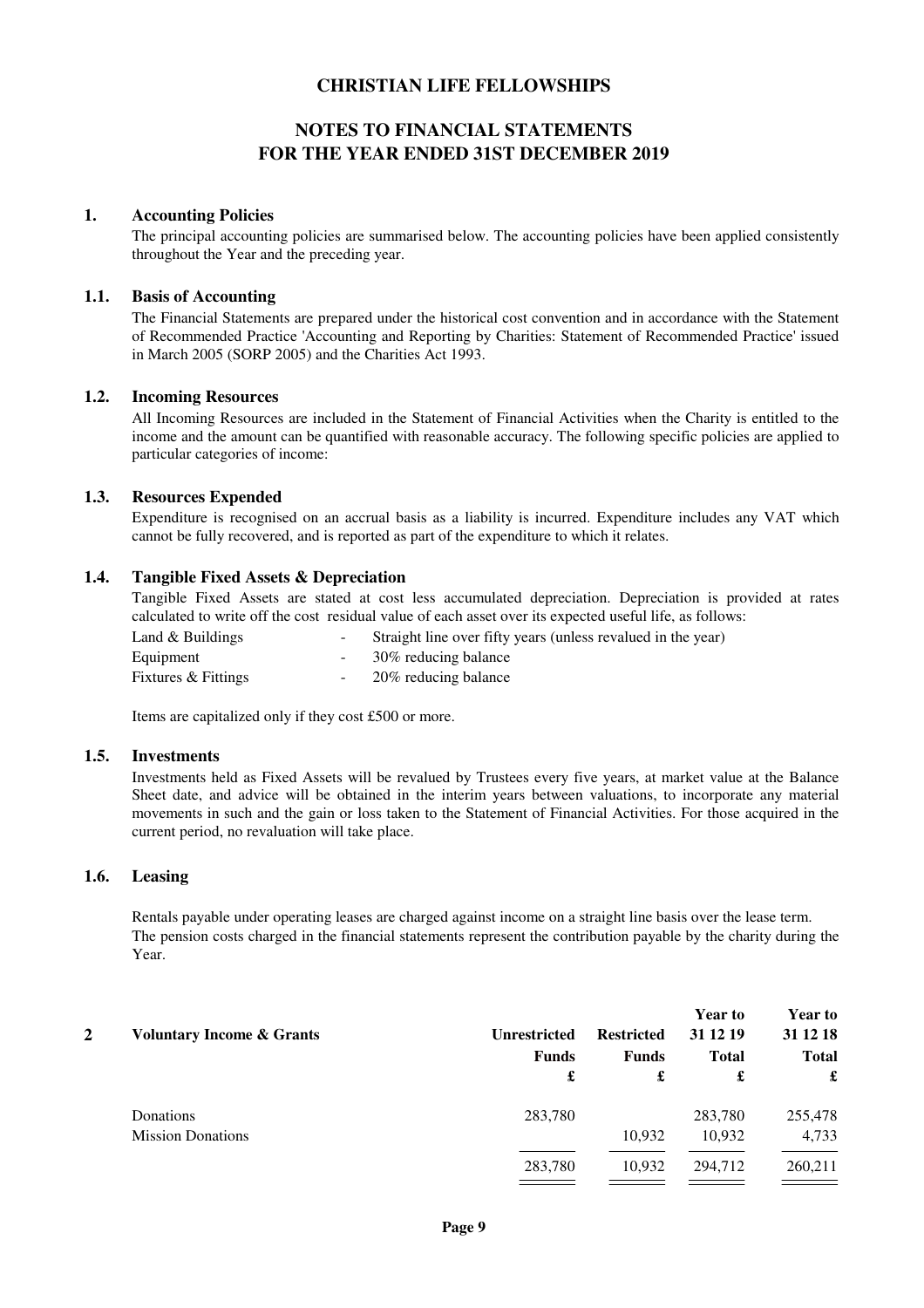# **NOTES TO FINANCIAL STATEMENTS FOR THE YEAR ENDED 31ST DECEMBER 2019**

|        | 31 12 19                            | <b>Year to</b><br>31 12 18<br><b>Total</b> |  |
|--------|-------------------------------------|--------------------------------------------|--|
| £      | £                                   | £                                          |  |
| 11,800 | 11,800                              | 15,900                                     |  |
| 1,276  | 1,276                               | 340                                        |  |
| 24,891 | 24.891                              | 22,585                                     |  |
| 37,967 | 37.967                              | 38,825<br>the control of the con-          |  |
|        | <b>Unrestricted</b><br><b>Funds</b> | <b>Total</b>                               |  |

# **4. Incoming Resources from Charitable Activities**

|                                         |                          | <b>Year to</b> | <b>Year to</b> |              |
|-----------------------------------------|--------------------------|----------------|----------------|--------------|
|                                         | <b>Unrestricted</b>      | 31 12 19       | 31 12 18       |              |
|                                         | <b>Funds</b>             |                | <b>Total</b>   | <b>Total</b> |
|                                         | £                        | £              | £              |              |
| Literature, AV & Other Sales            | $\overline{\phantom{a}}$ | -              | 24             |              |
| Other Income from Charitable Activities | 150                      | 150            | 300            |              |
| Event Income                            | 4,798                    | 4.798          | 5,990          |              |
|                                         | 4,948                    | 4,948          | 6,314          |              |
|                                         |                          |                |                |              |

# **5. Other Incoming Resources**

|              | 31 12 19<br><b>Total</b><br>£ | 31 12 18<br><b>Total</b><br>$\pmb{\mathfrak{L}}$ |
|--------------|-------------------------------|--------------------------------------------------|
| Other Income | 3,179                         | 3,168                                            |
|              | 3,179                         | 3,168                                            |

|   |                            |                     | <b>Year to</b> | <b>Year to</b> |
|---|----------------------------|---------------------|----------------|----------------|
| 6 | <b>Fundraising Trading</b> | <b>Unrestricted</b> | 31 12 19       | 31 12 18       |
|   |                            | <b>Funds</b>        | <b>Total</b>   | <b>Total</b>   |
|   |                            | £                   | £              | £              |
|   | Event expenses             | 8,956               | 8,956          | 11,190         |
|   |                            | 8,956               | 8,956          | 11,190         |
|   | Other costs                | 6                   | 6              | $\sim$         |
|   |                            | 8,962               | 8,962          | 11,190         |
|   |                            |                     |                |                |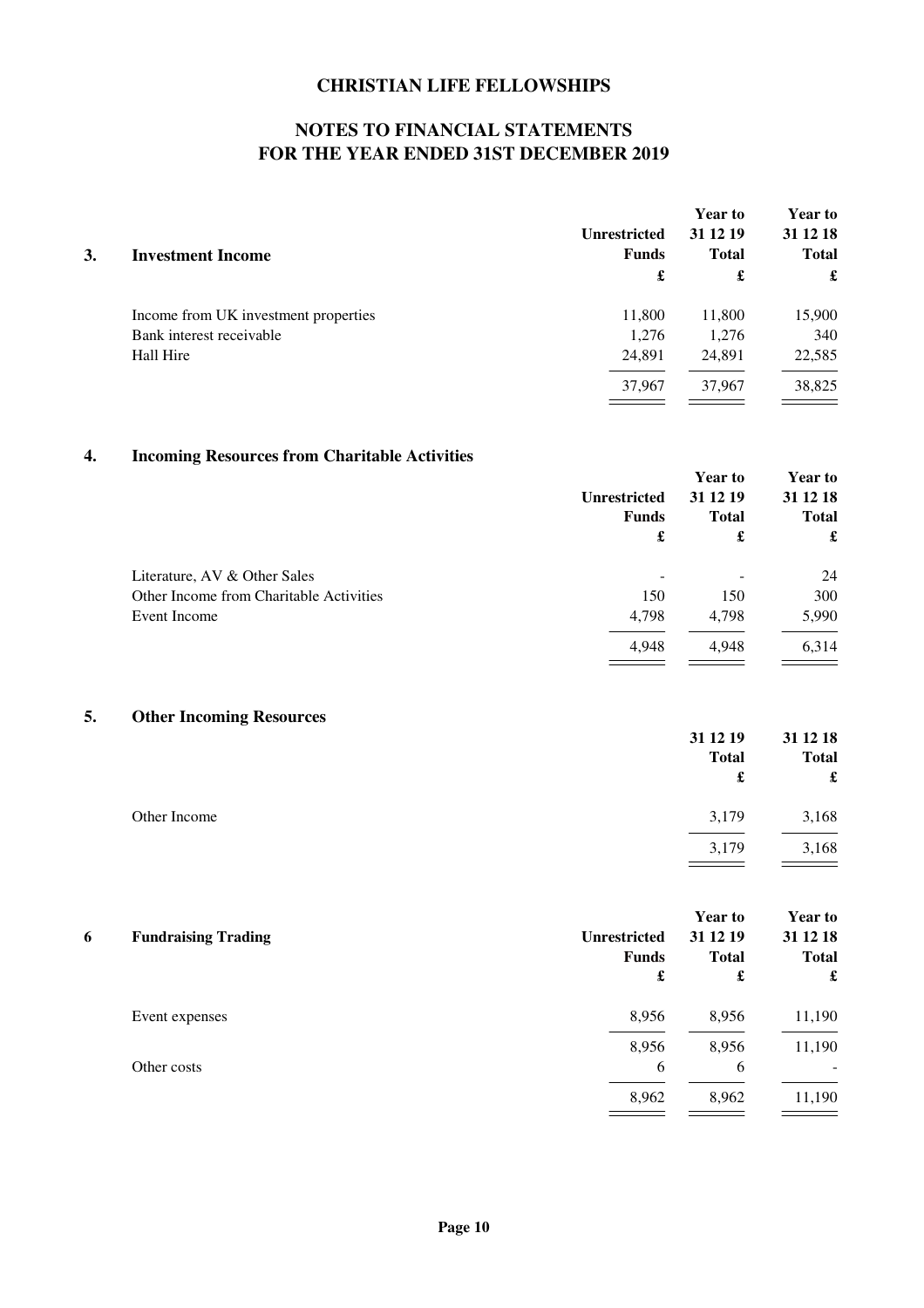# **NOTES TO FINANCIAL STATEMENTS FOR THE YEAR ENDED 31ST DECEMBER 2019**

### **7. Trustees' emoluments**

|                               | <b>Year to</b> | <b>Year to</b> |
|-------------------------------|----------------|----------------|
|                               | 31 12 19       | 31 12 18       |
|                               |                | $\mathbf f$    |
| Remuneration & other benefits | 87.040         | 71,013         |
|                               |                |                |

Trustees do not receive any remuneration for being Trustees.

| 8. | <b>Tangible Fixed Assets</b> | Land $\&$<br><b>Buildings</b> | <b>Fixtures</b><br>& | Equipment | <b>Total</b> |
|----|------------------------------|-------------------------------|----------------------|-----------|--------------|
|    |                              | Freehold                      | <b>Fittings</b>      |           |              |
|    |                              | £                             | £                    | £         | £            |
|    | <b>Cost or Valuation</b>     |                               |                      |           |              |
|    | At 1 January 2019            | 721,953                       | 70,158               | 45,560    | 837,671      |
|    | <b>Additions</b>             | 13,768                        | 4,988                | 4,217     | 22,973       |
|    | Disposals                    |                               | (109)                | (2,313)   | (2, 422)     |
|    | Revaluation/Reclassification | (21,953)                      | (9,643)              | (9,184)   | (40,780)     |
|    | At 31 December 2019          | 713,768                       | 65,394               | 38,280    | 817,442      |
|    | <b>Depreciation</b>          |                               |                      |           |              |
|    | At 1 January 2019            | 119,260                       | 54,485               | 37,304    | 211,049      |
|    | Charge for the Year          | 14,725                        | 3,798                | 3,128     | 21,651       |
|    | On disposals                 |                               | (93)                 | (1,885)   | (1,978)      |
|    | Revaluation/Reclassification | (119,260)                     | (7,235)              | (6,677)   | (133, 172)   |
|    | At 31 December 2019          | 14,725                        | 50,955               | 31,870    | 97,550       |
|    | <b>Net Book Values</b>       |                               |                      |           |              |
|    | At 31 December 2019          | 699,043                       | 14,439               | 6,410     | 719,892      |
|    | At 31 December 2018          | 602,693                       | 15,673               | 8,256     | 626,622      |
|    |                              |                               |                      |           |              |

The Freehold Property, 307-309 Park Lane, Poynton was valued by Impey & Co, on 09 04 2019 at open market value, to obtain assurance as to the current value after improvements. The resultant change therefore amended the revaluation reserve.

With a change in Fixed Asset depreciation policy, some items have been reclassified as of 01 01 2019.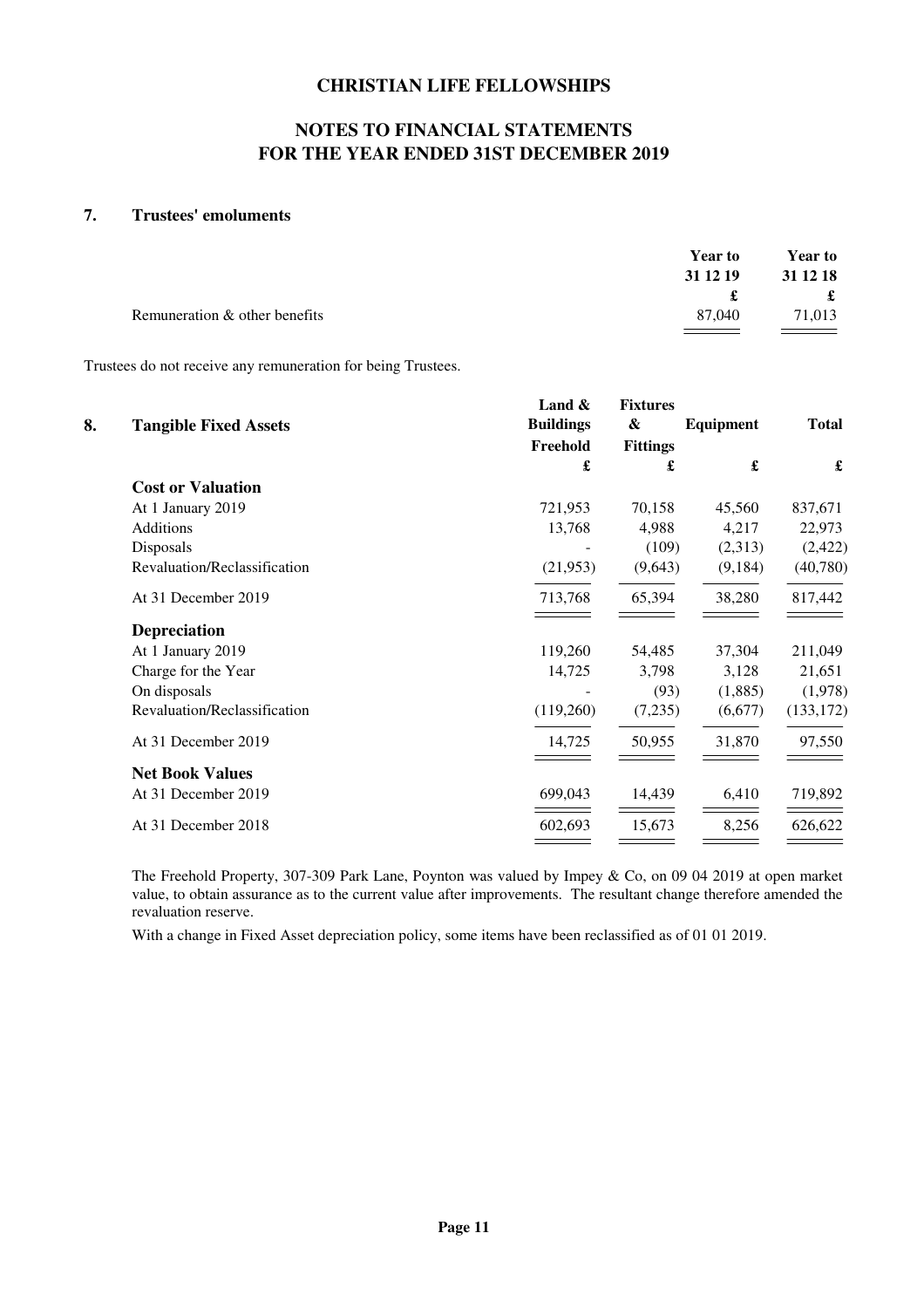# **NOTES TO FINANCIAL STATEMENTS FOR THE YEAR ENDED 31ST DECEMBER 2019**

| <b>Fixed Asset Investments</b>                        | <b>Investment</b> |              |
|-------------------------------------------------------|-------------------|--------------|
|                                                       | <b>Properties</b> | <b>Total</b> |
|                                                       | £                 | £            |
| Cost                                                  |                   |              |
| At 1 January 2019                                     | 325,645           | 325,645      |
| Revaluations to 1 January 2019                        | (83, 175)         | (83, 175)    |
| Revaluation surplus in year                           | 48,388            | 48,388       |
|                                                       | 290,858           | 290,858      |
| Fixtures & Fittings Additions                         | 758               | 758          |
| Disposals                                             | (2,120)           | (2,120)      |
| Reclassifications                                     | (1,032)           | (1,032)      |
| At 31 December 2019                                   | 288,464           | 288,464      |
| <b>Depreciation</b>                                   |                   |              |
| At 1 January 2019                                     | 9,523             | 9,523        |
| Charge for Year                                       | 165               | 165          |
| Disposals                                             | (2,044)           | (2,044)      |
| Reclassification                                      | (718)             | (718)        |
|                                                       | 6,926             | 6,926        |
| Historical Cost & Revaluations as at 31 December 2019 | 281,538           | 281,538      |
|                                                       |                   |              |

All Fixed Asset Investments are held within the United Kingdom.

With a change in Fixed Asset depreciation policy, some items have been reclassified as of 01 01 2019. The property was revalued at 16 04 19 by Impeys at open market value, to obtain assurance as to the current value after improvements. The resultant change therefore amended the revaluation reserve.

| 10. | <b>Debtors</b>                        | 31 12 19 | 31 12 18 |
|-----|---------------------------------------|----------|----------|
|     |                                       | £        | £        |
|     | Other Debtors                         | 1,315    |          |
|     | Prepayments and accrued income        | 1,652    | 2,281    |
|     |                                       | 2,967    | 2,281    |
| 11. | <b>Creditors: amounts falling due</b> |          |          |
|     | within one year                       | 31 12 19 | 31 12 18 |
|     |                                       | £        | £        |
|     | Credit Card Creditor                  | 162      | 66       |
|     | <b>Trade Creditors</b>                | 956      | 180      |
|     | Accruals and deferred income          | 1,955    | 1,899    |
|     |                                       | 3,073    | 2,145    |